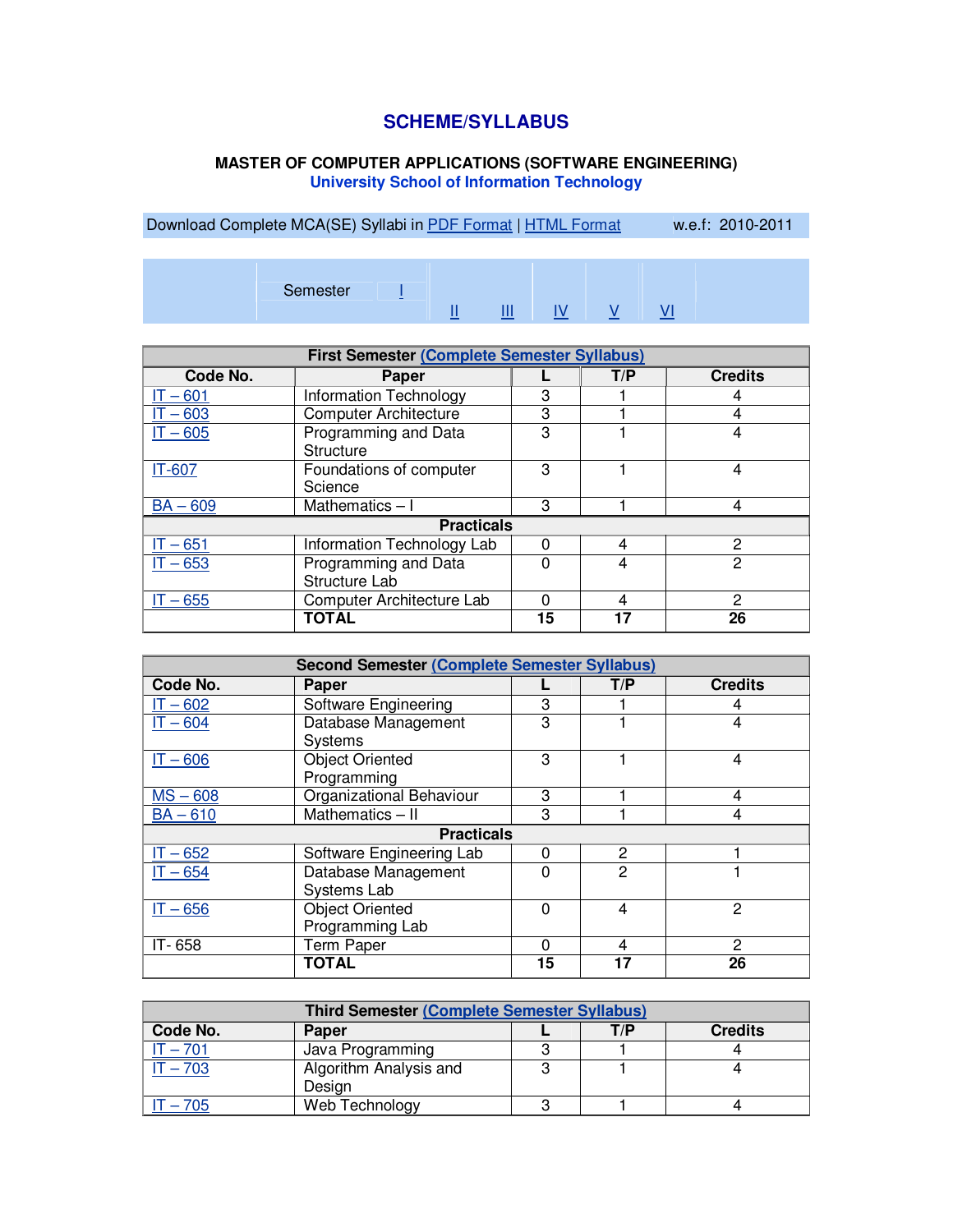| $-707$                | <b>Computer Networks</b>     | ◠  |    |    |  |  |
|-----------------------|------------------------------|----|----|----|--|--|
| $\overline{11} - 709$ | <b>Operating Systems</b>     |    |    |    |  |  |
| <b>Practicals</b>     |                              |    |    |    |  |  |
| $IT - 751$            | Java Programming Lab         |    |    |    |  |  |
| $IT - 753$            | Algorithm Analysis and       |    |    |    |  |  |
|                       | Design Lab                   |    |    |    |  |  |
| $T - 755$             | Web Technology Lab           |    |    |    |  |  |
| $IT - 757$            | <b>Computer Networks Lab</b> |    |    |    |  |  |
|                       | <b>TOTAL</b>                 | 15 | 13 | 24 |  |  |

| Fourth Semester (Complete Semester Syllabus) |                                                    |             |                |                |  |
|----------------------------------------------|----------------------------------------------------|-------------|----------------|----------------|--|
| Code No.                                     | Paper                                              |             | T/P            | <b>Credits</b> |  |
| $IT - 702$                                   | Data Warehousing & Data<br>Mining                  | 3           |                | 4              |  |
| $IT - 704$                                   | <b>Object Oriented Software</b><br>Engineering     | 3           |                | $\overline{4}$ |  |
| $IT - 706$                                   | <b>Computer Graphics</b>                           | 3           |                | 4              |  |
|                                              | <b>Electives (Select any one)</b>                  |             |                |                |  |
| $IT - 708$                                   | Enterprise Computing in<br>Java                    | 3           | 1              | 4              |  |
| $IT - 710$                                   | Microprocessors                                    | 3           | 1              | 4              |  |
| $IT - 712$                                   | <b>Software Metrics</b>                            | 3           |                | $\overline{4}$ |  |
| $IT - 714$                                   | Front End Design Tools                             | 3           | 1              | $\overline{4}$ |  |
| $IT - 716$                                   | <b>Digital Signal Processing</b>                   | 3           |                | $\overline{4}$ |  |
| $IT - 718$                                   | <b>Network Security</b>                            | 3           |                | 4              |  |
| IT-720                                       | Net Programming                                    | 3           |                | 4              |  |
|                                              | <b>Practicals</b>                                  |             |                |                |  |
| $IT - 752$                                   | Data Warehousing & Data<br>Mining Lab              | $\Omega$    | $\overline{2}$ | 1              |  |
| $IT - 754$                                   | <b>Object Oriented Software</b><br>Engineering Lab | $\Omega$    | $\overline{2}$ |                |  |
| $\overline{IT}$ – 756                        | <b>Computer Graphics Lab</b>                       | $\Omega$    | 2              |                |  |
| IT - 758                                     | Elective Lab                                       | $\mathbf 0$ | $\overline{2}$ | 1              |  |
| IT - 760                                     | Minor Project                                      | $\mathbf 0$ | 8              | 4              |  |
|                                              | <b>TOTAL</b>                                       | 12          | 20             | 24             |  |

| Fifth Semester (Complete Semester Syllabus) |                                                |   |     |                |  |
|---------------------------------------------|------------------------------------------------|---|-----|----------------|--|
| Code No.                                    | Paper                                          |   | T/P | <b>Credits</b> |  |
| IT – 801                                    | Software Verification, Validation &<br>Testing | 3 |     | 4              |  |
| $IT - 803$                                  | Linux administration and Programming           | 3 |     | 4              |  |
| $-805$                                      | <b>Advanced Computer Networks</b>              | 3 |     | 4              |  |
| $T - 807$                                   | Multimedia Applications                        | 3 |     | 4              |  |
|                                             | <b>Electives (Select any two)</b>              |   |     |                |  |
| $-809$                                      | Digital Image Processing                       | 3 |     | 4              |  |
| IT-811                                      | <b>Advanced Computer Architecture</b>          | 3 |     | 4              |  |
| IT – 813                                    | <b>Compiler Construction</b>                   | 3 |     | 4              |  |
| $T - 815$                                   | Software Project Management                    | 3 |     | 4              |  |
| $-817$                                      | Fuzzy Sets & Logic                             | 3 |     | 4              |  |